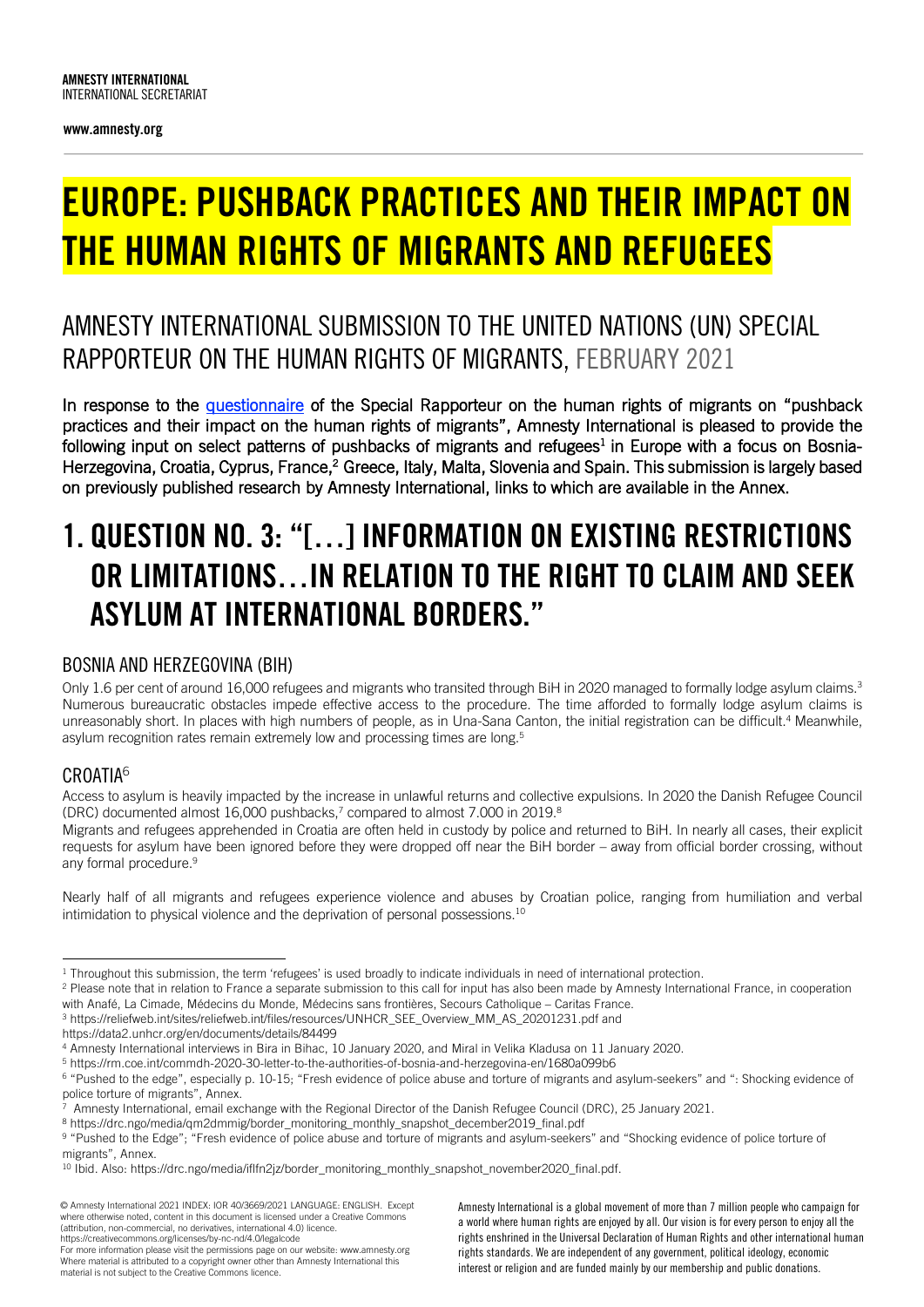### FRANCE11

Since the end of 2015, France reinstated border checks at the French-Italian border. This, coupled with the misuse of other security measures for migration management purposes - extension of the border strip to 20km, the practice of "random and mobile" checks by the police in this strip and the lack of infrastructure to apply for asylum at the border - have forced migrants and refugees to use more dangerous routes.

Individuals coming from Italy and apprehended by the French police in the strip have been summarily returned to Italy with a "refusal of entry" document. They have not had the opportunity to apply for asylum, nor to access interpretation or legal counselling. EU law safeguards for the return of third country nationals have not been applied.

#### GRFFC<sub>F12</sub>

In 2019 and 2020 Greece introduced legislative changes reducing safeguards across asylum procedures.<sup>13</sup>

In February 2020, in response to Turkey's unilateral opening of the border, Greece strengthened border control at land and sea and the EU Border and Coast Guard (FRONTEX) deployed two rapid border intervention teams.

In October 2020, more border control measures were announced including a new fence near Feres and the hiring of 400 border guards.<sup>14</sup> In Evros, pushbacks, arbitrary detention and violence are widely reported by NGOs. Amnesty first documented them in 2013.<sup>15</sup> The Council of Europe's anti-torture committee (CPT) considered evidence of pushbacks at Evros 'credible'.16 The majority of persons enduring these violations are neither registered nor given access to asylum.

On 2 March 2020, a legislative act suspended the registration of asylum claims submitted by individuals who had entered the country irregularly for a month from 1 March. New arrivals on the Aegean islands were held arbitrarily and in substandard conditions.<sup>17</sup> The suspension of the asylum service's operations due to Covid-19, between March-May 2020, compounded the situation.

Pushbacks and dangerous practices by the Hellenic Coast Guard at the Aegean sea were increasingly reported by NGOs from spring 2020,18 also hindering access to asylum.

ITALY<sup>19</sup><br>Since 2016, EU states and institutions boosted the co-operation with Libya, to ensure that refugees and migrants are intercepted at sea by Libyan authorities and disembarked in Libya, circumventing the prohibition of pushbacks. People disembarked in Libya – over 60 thousand since 2016 – face arbitrary detention, torture, enforced disappearances, sexual violence, exploitation and trafficking.

Italy and EU institutions have provided Libyan maritime authorities with at least 16 speedboats and with the training of at least 477 personnel, mostly through EU naval operation EUNAVFOR MED Sophia. Italy also deployed personnel and ships in Libya to assist in the co-ordination of maritime operations and has supported the Government of National Accord in the declaration of a Libyan Search and Rescue (SAR) region. On this basis, EU states have increasingly deferred the coordination of distress calls to the Libyan authorities, knowing that these would instruct private vessels to proceed to Libya. Although even private vessels cannot lawfully disembark in Libya refugees and migrants rescued at sea, several cases of such 'privatized pushbacks' have been reported.<sup>20</sup>

In a positive development, an Italian court ordered the Italian government to issue visas as a form of reparation for individuals who had been previously pushed back to Libya.<sup>21</sup>

#### MALTA<sup>22</sup>

In 2020, the Maltese government has resorted to unlawful measures to avoid responsibilities to rescue and accept the disembarkation of refugees and migrants, which increased risks to life for hundreds of them. These include pushbacks from the Maltese SAR region, delayed

illegittimamente-in-libia/

<sup>22</sup> "Malta: Waves of impunity" in Annex.

EUROPE: PUSHBACK PRACTICES AND THEIR IMPACT ON THE HUMAN RIGHTS OF MIGRANTS AND REFUGEES

<sup>&</sup>lt;sup>11</sup> 'Punishing compassion', p.34-47, Annex.<br><sup>12</sup> 'Europe: Caught in a political game', p. 12-15, Annex.<br><sup>13</sup> https://www.amnesty.org/en/documents/eur25/1280/2019/en/; https://www.amnesty.org/en/latest/news/2020/05/greece-

asylum-seekers-and-migrants-would-be-gravely-irresponsible/

<sup>&</sup>lt;sup>14</sup> https://www.ekathimerini.com/258187/article/ekathimerini/news/new-evros-fence-to-be-completed-by-april-next-year-pm-says-during-on-site-<br>inspection.

<sup>&</sup>lt;sup>15</sup> "Frontier Europe", Annex.<br><sup>16</sup> https://rm.coe.int/1680a06a86<br><sup>17</sup> For details see: 'Caught in a political game' p.13-15, Annex.

<sup>&</sup>lt;sup>18</sup> See: https://rsaegean.org/en/push-backs-and-violations-of-human-rights-at-sea-a-timeline/.<br><sup>19</sup> 'Libya's dark web of collusion'; 'Between the devil and the deep blue sea'; 'Punishing compassion'; 'Between life and dea

<sup>21</sup> https://www.amnesty.it/importante-sentenza-del-tribunale-civile-di-roma-riconosciuto-il-diritto-ad-entrare-in-italia-a-chi-e-stato-respinto-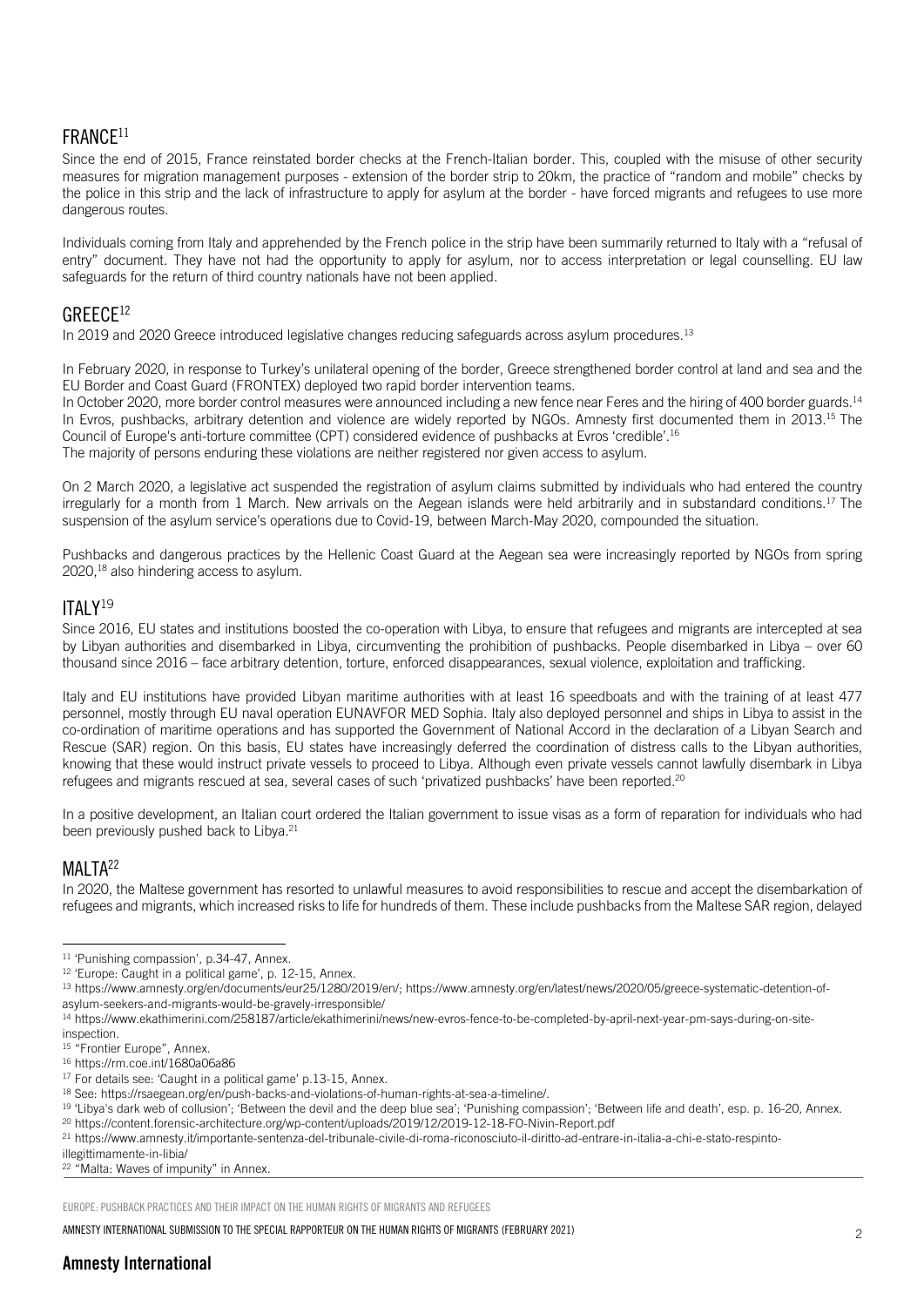or denied rescues, redirection of boats to Italy's SAR region, denial of a place of safety to disembark, and arbitrary detention at sea of refugees and migrants.

SLOVENIA<sup>23</sup><br>In the first 10 months of 2020, thousands of people have been pushed back/forcibly deported in coordinated actions from Italy to Slovenia, Slovenia to Croatia and finally to BiH.<sup>24</sup> These practices restrict access to asylum in the country.<sup>25</sup>

Forcible returns between Italy-Slovenia and Slovenia-Croatia happen under their bilateral readmission agreements,<sup>26</sup> providing for the "informal return" of those who entered the country irregularly and did not express intention to seek asylum. Such returns must be executed within 72 hours and do not require any formal procedure.<sup>27</sup> Between January and October 2020 over 1300 people were readmitted to Slovenia from Italy without having a chance to seek international protection.<sup>28</sup>

Recent jurisprudence in Slovenia and Italy found returns under the bilateral readmission agreement in violation of EU law.<sup>29</sup>

SPAIN<sup>30</sup><br>Since 2015, the special regime applied in Ceuta and Melilla allows officials to carry out "border rejections" of foreign nationals trying to enter Spain irregularly from Morocco, preventing them from accessing protection.

In February 2020, the European Court of Human Rights<sup>31</sup> found that Spain's practice did not violate the prohibition of collective expulsion, considering that asylum applications could be made at the official border crossing point, despite third party interveners raising issues regarding accessibility.

Relying on this judgement, Spain's constitutional Court upheld the constitutionality of the 'border rejections' regime, provided that certain safeguards and conditions apply.<sup>32</sup>

## 2. QUESTION NO. 4: "PLEASE PROVIDE INFORMATION ON ANY CONCRETE INSTANCES OF PUSHBACKS "

#### CROATIA – BOSNIA AND HERZEGOVINA

*In November 2019:* Croatian police shot migrants and refugees trying to cross the border, injuring one of them critically.<sup>33</sup>

*In May and June 2020*: Amnesty International and The Guardian newspaper documented a case of serious ill-treatment and torture, including severe beating and humiliations of a group of restrained men and a case of degrading treatment where migrants and refugees had their heads allegedly spray-painted with orange crosses by Croatian police.<sup>34</sup> The CoE CPT investigated the cases (report forthcoming).

*In October 2020*: in only one week, DRC documented dozens of pushbacks, involving severe beatings, torture and a sexual assault against groups of migrants and refugees from Bangladesh, Afghanistan and Pakistan.35

#### CYPRUS

On 20 March the Cyprus Coast Guard was reported pushing back a boat carrying 175 Syrian refugees.<sup>36</sup> Further incidents were reported in September.<sup>37</sup>

<sup>30</sup> "Fear and Fences", p. 13-47; "Third Party Intervention [...] N.D. and N.T.", Annex.

<sup>37</sup> https://www.hrw.org/news/2020/09/29/cyprus-asylum-seekers-summarily-returned and https://www.dw.com/en/refugee-pushbacks-by-cyprus-drawattention-from-eu-un/a-54908678

EUROPE: PUSHBACK PRACTICES AND THEIR IMPACT ON THE HUMAN RIGHTS OF MIGRANTS AND REFUGEES

AMNESTY INTERNATIONAL SUBMISSION TO THE SPECIAL RAPPORTEUR ON THE HUMAN RIGHTS OF MIGRANTS (FEBRUARY 2021)

### Amnesty International

<sup>&</sup>lt;sup>23</sup> "Slovenia: Pushbacks and denial of access to asylum", p. 9-16, annex.<br><sup>24</sup> https://www.rainews.it/tgr/fvg/articoli/2020/11/fvg-massimiliano-fedriga-migranti-arrivi-emergenza-98da1880-455e-4c59-9dc9-6be229885bfb.html <sup>25</sup> https://www.rainews.it/tgr/fvg/articoli/2020/11/fvg-massimiliano-fedriga-migranti-arrivi-emergenza-98da1880-455e-4c59-9dc9-6be229885bfb.html

<sup>26</sup> https://en.asgi.it/informal-readmissions-balkan-route-asgi-letter-government-unhcr/

<sup>27</sup> https://lavoce.hr/attualita/rotta-balcanica-lamorgese-a-trieste-controlli-piu-intensi-ai-confini

<sup>28</sup> https://www.thenewhumanitarian.org/news-feature/2020/11/17/europe-italy-bosnia-slovenia-migration-pushbacks-expulsion

<sup>29</sup> StateWatch (2020) https://www.statewatch.org/news/2020/august/court-judgment-confirms-that-slovenia-and-croatia-committed-chain-pushbacks/,rk,

Border Violence Monitoring Network (2021), https://www.borderviolence.eu/wp-content/uploads/Press-Release-Italian-Court-Ruling.pdf

<sup>31</sup> https://hudoc.echr.coe.int/spa#{%22itemid%22:[%22001-201353%22]}. 32 https://www.tribunalconstitucional.es/NotasDePrensaDocumentos/NP\_2020\_108/2015-2896STC.pdf

<sup>33</sup> https://www.euronews.com/2019/11/18/migrant-shot-by-croatian-police-in-mountains-near-slovenian-border<br><sup>34</sup> "Fresh evidence of police abuse and torture of migrants and asylum-seekers"; "Shocking evidence of police tortu

<sup>35</sup> https://www.theguardian.com/global-development/2020/oct/21/croatian-police-accused-of-sickening-assaults-on-migrants-on-balkans-trail-bosnia <sup>36</sup> https://www.aljazeera.com/news/2020/03/30/cyprus-pushes-syrian-refugees-back-at-sea-due-to-coronavirus/?gb=true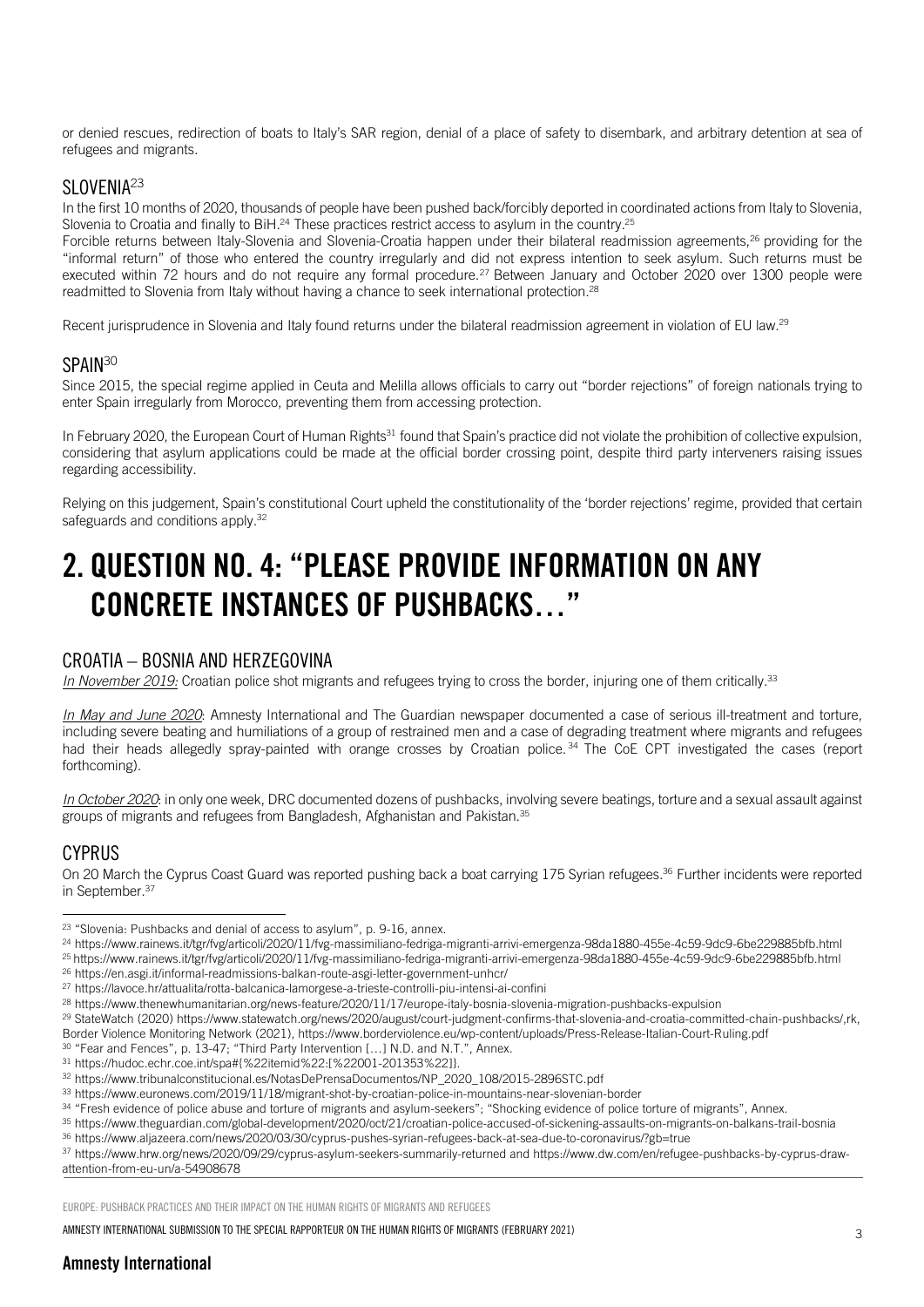#### GREECE38

*February - March 2020:* Amnesty International interviewed 23 men and women summarily returned after crossing into Greece in the first week of March 2020. 15 men said that they had suffered beatings. 15 people said that they were held after being apprehended and deprived of possessions. None had been given an opportunity to seek asylum during their detention.

A Syrian woman, referred to as 'Fatma' in the report, is missing and presumed dead after, according to her husband's testimony, Greek soldiers fired shots towards her as she attempted to reach her children on the Greek side of the river Evros on 29 February 2020. 39

Through ongoing research, Amnesty has documented new incidents of pushbacks at the Evros river occurred in the last six months of 2020. Testimonies point to widespread use of illegal practices by the Greek forces, often accompanied by the tactics described above. The information collected is consistent with findings reported by other NGOs and actors, suggesting a pattern of violations.40

ITALY<sup>41</sup><br>Since 2016 over 60 thousand people have been intercepted at sea by EU-supported Libyan authorities and disembarked in Libya.

In other instances, Italian-flagged private vessels disembarked in Libya people they had rescued at sea. One such case, on 30 July 2018, involved the commercial vessel Asso Ventotto, which disembarked in Libya 101 people it had rescued in international waters, upon instructions of the Libyan Coast Guard. Legal proceedings in this case are ongoing in Italy.<sup>42</sup>

### MALTA<sup>43</sup>

*The El Hiblu 3 case:* In March 2019, the authorities arrested and prosecuted three teenage individuals on suspicion of having hijacked the ship which, after rescuing them and over 100 others, tried to take them back to Libya. Pending a formal indictment, they have been charged with serious offences, including under anti-terrorism legislation. Had they and the other rescued people not protested to be taken to a place of safety, they would have been disembarked in Libya.<sup>44</sup>

*Redirections to Italy:* In some cases, Maltese authorities redirected boats found in the Maltese SAR region towards Italy, instead of proceeding to their rescue and disembarkation in Malta. One such case, involving one boat departed from Libya on 9-10 April 2020, was confirmed by the Italian Foreign Ministry. Prosecutors in Italy have opened an investigation into facilitation of irregular migration in two such cases, involving two boats that reached Sicily on 12 and 13 April.

*The "Easter Monday" case:* On 15 April 2020, 51 people - part of a group of reportedly 63 who had left Libya on 9 April – were rescued in Malta's SAR region by a Libyan flagged vessel, unlawfully returned to Tripoli and subsequently placed in detention. On arrival, five people were dead and seven more were reported missing at sea. Maltese authorities confirmed having coordinated the operation. Although Maltese, Italian, and Libyan authorities and Frontex were aware of the distress situation of that group since 10 April, rescue operations were only initiated between 13-14 April. In November 2020 the survivors, and the families of some of the victims, initiated court proceedings in Malta to be given asylum there and reparation.

*Arbitrary detention at sea:* Between 30 April and 6-7 June 2020, Maltese authorities confined about 425 people, rescued by or under the coordination of Maltese authorities, on ferry boats outside territorial waters. Access of lawyers, NGOs, UNHCR was prevented. The Prime Minister of Malta maintained that "ferry boats were used as a quarantine area", however the holding of refugees and migrants on the ferry boats was never devised as a form of quarantine. In fact, to Amnesty International's knowledge, no end date was ever set for the detention of those rescued and no legal grounds ever articulated, making the measure an unlawful deprivation of liberty.

NGO Alarm Phone documented further incidents of pushbacks and delayed rescues in March 2020 and October 2019.

EUROPE: PUSHBACK PRACTICES AND THEIR IMPACT ON THE HUMAN RIGHTS OF MIGRANTS AND REFUGEES

<sup>38 &</sup>quot;Caught in a political game", p. 7-9, Annex.

<sup>&</sup>lt;sup>39</sup> Ibid. p. 9. The woman's real name, Nadera Almonla, has later been made public including through a social media campaigned joined by Amnesty International: https://twitter.com/amnesty/status/1270024331226230784.<br><sup>40</sup> Research forthcoming.<br><sup>41</sup> 'Between the devil and the deep blue sea', p. 20-21, Annex.

<sup>42</sup> https://www.infomigrants.net/en/post/26108/first-trial-in-italy-over-migrant-pushback-to-libya

<sup>43</sup> "Waves of impunity", particularly, p. 7-15, Annex.

<sup>44</sup> ' Malta: The El Hiblu 1 case', Annex.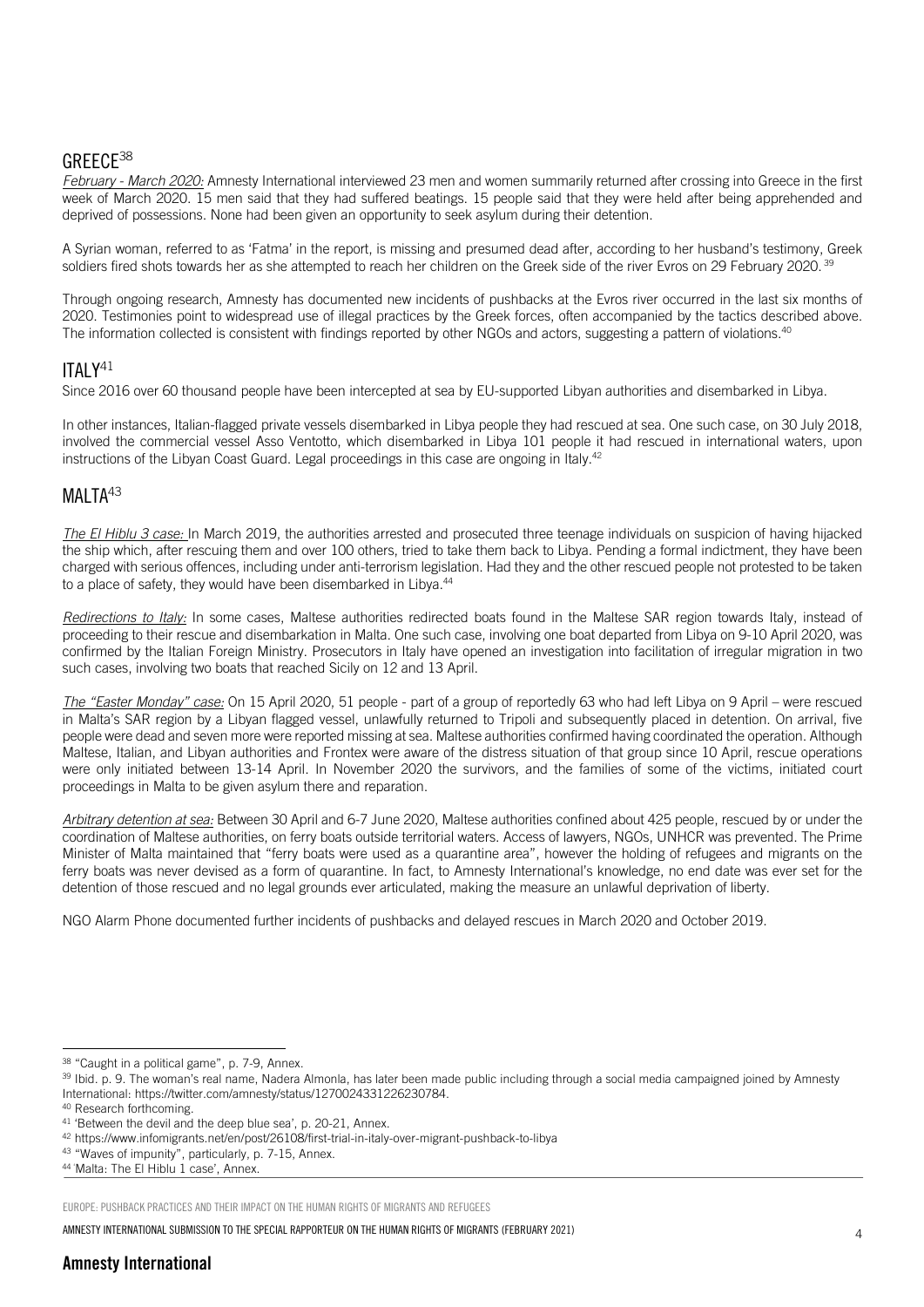## 3. QUESTION NO. 6: "[…] CHALLENGES AND/OR OBSTACLES FACED BY GOVERNMENTAL INSTITUTIONS OR CIVIL SOCIETY ORGANIZATIONS […]"

#### CROATIA45

From 2017, individuals and groups providing support services to refugees and migrants came under attack by the Ministry of Interior (MoI) through attempts to publicly defame and delegitimize the organizations' work by accusing them of facilitating illegal migration and linking their activities with smuggling. Volunteers and activists have been intimidated, harassed, held by police without formal charges and threatened with criminal prosecution for speaking out about police violence.

In 2018 and 2019 the Government ended its cooperation with NGOs Center for Peace Studies (Centar za mirovne studije, CMS) and Are You Syrious (AYS), previously involved in migration-related activities.

In April 2018, the MoI pressed misdemeanor charges against an AYS volunteer who was assisting a family in applying for international protection.

Croatian authorities have also repeatedly denied the Office of Ombudsman access to migration-related information.

The MoI has not investigated the reports and, except for two minor cases, no disciplinary or criminal charges were filed against police officials or units accused of hundreds of documented violations against migrants and refugees. The Public attorney has not opened any investigations based on the number of complaints lodged by local NGOs, most notably the CMS.

### FRANCE46

In France, authorities have targeted human right defenders through smear attacks, police intimidation, court proceedings – often misusing the already flawed law on facilitation of irregular entry – and harassment, imposing undue restrictions to the right to defend human rights and violating the freedom of expression, association and assembly. While in Northern France authorities have hampered aid delivery through routine identity checks, fines and other forms of police harassment,<sup>47</sup> at the French-Italian border authorities have abused security and counter-terrorism measures to crack down on solidarity.

### GREECE48

In various occasions Greece used anti-smuggling legislation against NGOs working in SAR or other activities. Three members of the Rescue NGO Proem-Aid, and two of the NGO Team Humanity, were accused of attempted human smuggling and acquitted in 2018. The criminal proceedings against rescuers Sarah Mardini and Séan Binder, accused in 2018 of charges including facilitating the smuggling of migrants, remain pending to date.<sup>49</sup> In October 2020, criminal charges related to smuggling and other offences were announced against 33 NGO members.<sup>50</sup>

In April and September 2020, the country introduced rules that severely limit NGOs' ability to work on migration and asylum and access official camps, in violation of freedom of association.<sup>51</sup>

In October and November, independent refugee shelters were closed.<sup>52</sup>

### ITAI Y<sup>53</sup>

Italy and Malta have engaged in a systematic criminalization of SAR NGOs in the central Mediterranean since 2017.

EUROPE: PUSHBACK PRACTICES AND THEIR IMPACT ON THE HUMAN RIGHTS OF MIGRANTS AND REFUGEES

<sup>&</sup>lt;sup>45</sup> 'Punishing Compassion', p. 28-34, Annex.<br><sup>46</sup> 'Punishing Compassion', p. 34-46, Annex.<br><sup>47</sup> Amnesty International, 'Targeting solidarity – criminalization and harassment of people defending refugee and migrant rights June 2019, https://www.amnesty.org/en/documents/EUR21/0356/2019/en/.<br><sup>48</sup> 'Punishing Compassion', p.48-53, Annex.<br><sup>49</sup> https://www.amnesty.org/en/get-involved/take-action/w4r-2019-greece-sean-binder-and-sarah-mardini/

<sup>50</sup> https://www.euronews.com/2020/09/29/greek-police-accuse-33-ngo-members-of-helping-migrant-smugglers

<sup>51</sup> https://www.amnesty.org/en/documents/eur25/2821/2020/en/ and https://rm.coe.int/expert-council-conf-exp-2020-5-addendum-to-the-opinion-onthe-compatib/1680a076f2<br>52 https://www.amnesty.org/en/documents/eur25/3160/2020/en/; https://migration.gov.gr/termatismos-leitoyrgias-prosorinis-domis-filoxenias-pikpa-leroy/

<sup>53 &</sup>quot;Punishing Compassion', p. 54-69; 'Italy: Losing the moral compass', Annex.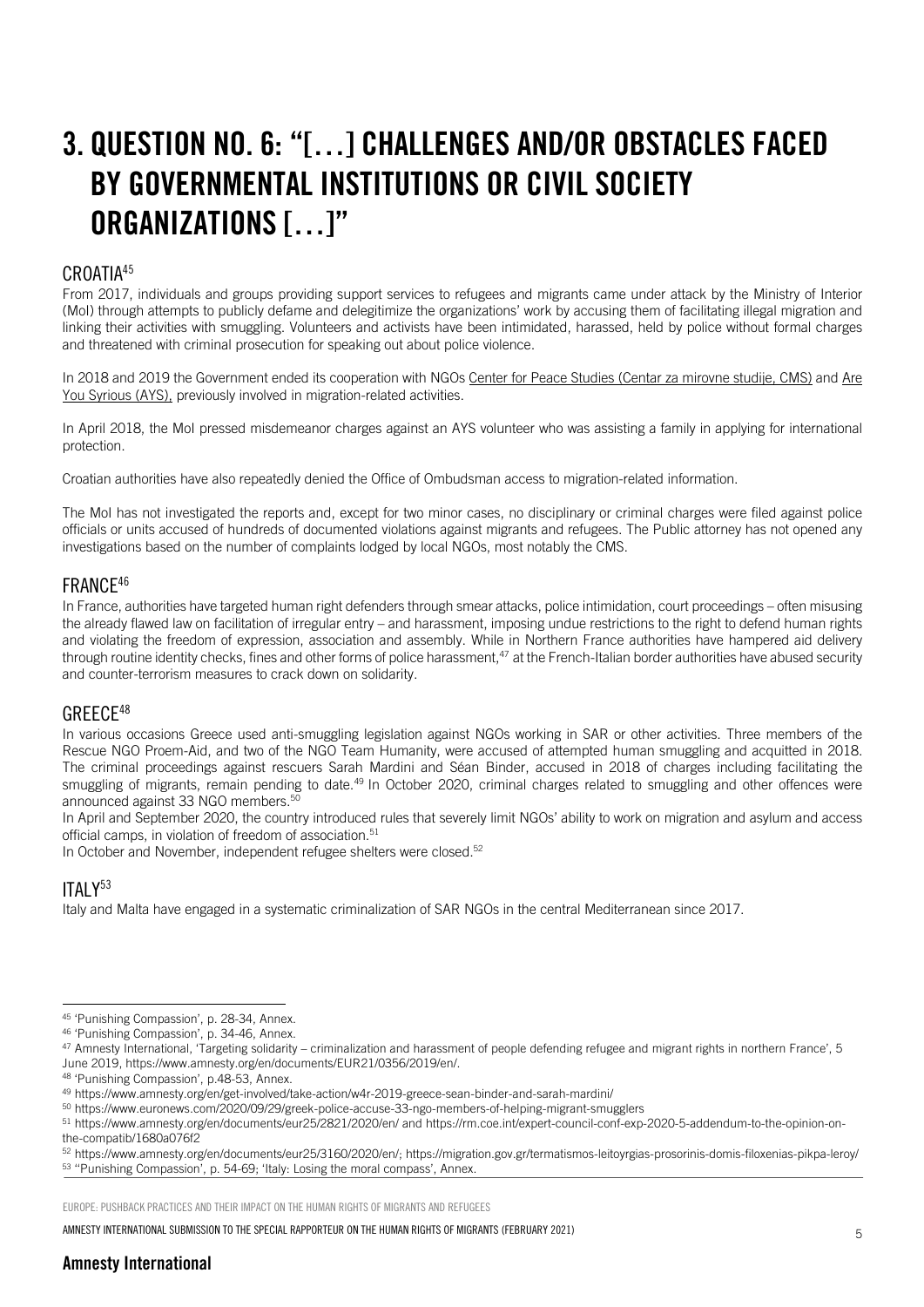A code of conduct imposed by Italian authorities on SAR NGOs, in July 2017, has been used by prosecutors to strengthen criminal accusations and support criminal cases against NGOs. Several criminal investigations remain open against NGOs, including one involving charges of facilitation of irregular migration against the crew of the *Iuventa*. 54

Administrative procedures, including the seizing of ships, have also been used have to hamper rescue NGOs activities. One case for alleged abuse of administrative powers to seize the *Sea-Watch 3* and the *Sea-Watch 4* was recently referred to the European Court of  $\frac{5}{5}$ 

At the same time, it is positive that recent rulings, including the one by the Italian Court of Cassation in the case involving the captain of the *Sea-Watch 3* Carola Rackete, have reaffirmed the duty to save lives at sea and the need to take into account the defense of state of necessity when examining NGOs activities.

### MALTA<sup>56</sup>

Maltese authorities refused to allow NGOs to disembark in or leave from Maltese ports on several occasions and took steps to obstruct their activities. In June 2018, Maltese authorities opened a criminal investigation against the captain of the Lifeline's rescue vessel claiming that he had entered Maltese waters with a ship that had not been appropriately registered in its flag state and impounded it. An initial conviction was overturned in January 2020.

<sup>54 &</sup>quot;Italy: Crew of rescue ship face 20 years in jail on third anniversary of smuggling investigation", Annex.<br>55 https://sea-watch.org/en/sea-watch-case-referred-to-the-european-court-of-justice/

<sup>56</sup> ''Punishing Compassion', p. 70-73; Annex.

EUROPE: PUSHBACK PRACTICES AND THEIR IMPACT ON THE HUMAN RIGHTS OF MIGRANTS AND REFUGEES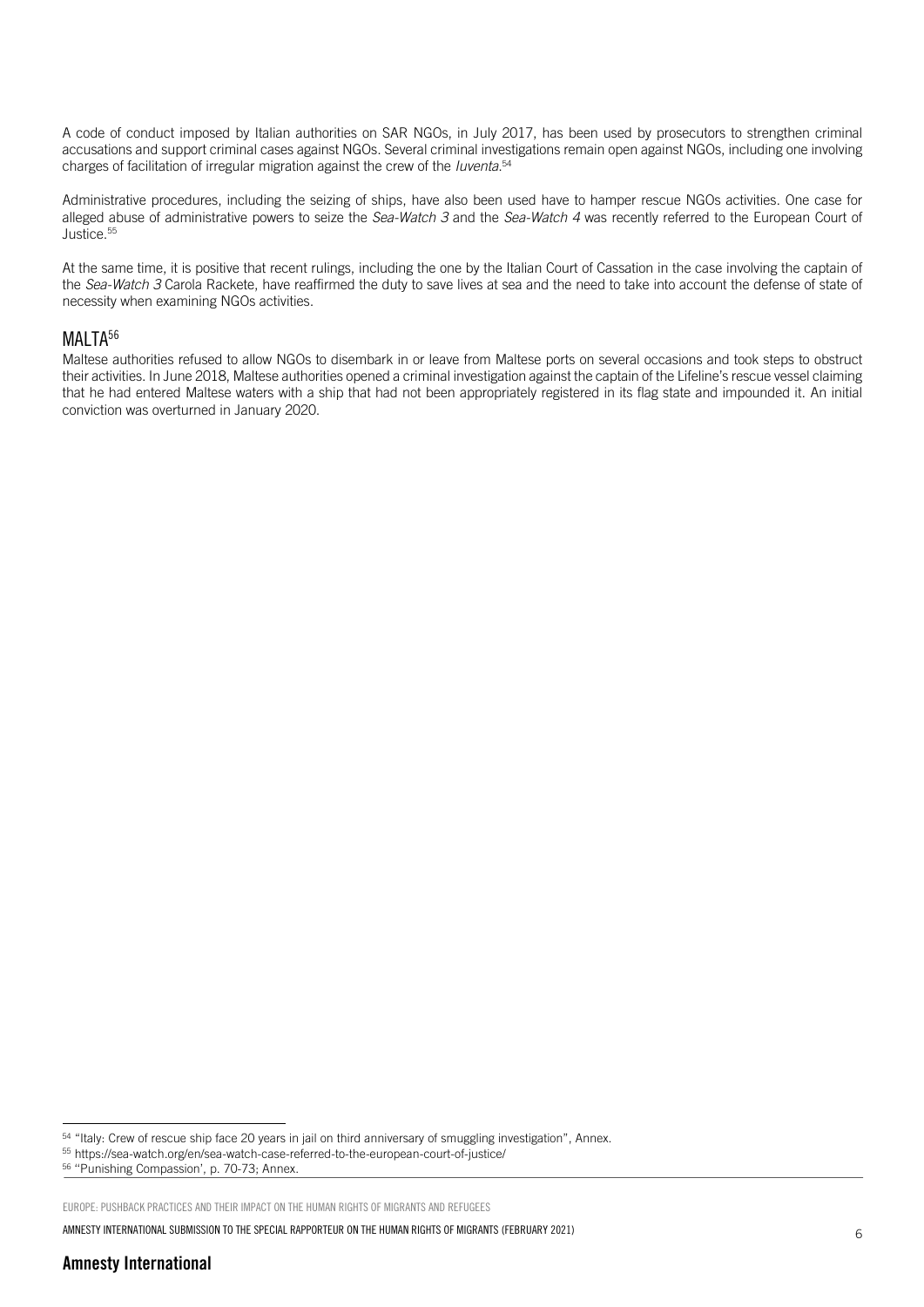#### ANNEX

- n BALKANS (BOSNIA CROATIA SLOVENIA)
- 2021, January Amnesty International et al., Public statement on humanitarian emergency in BiH: https://www.amnesty.org/en/documents/eur63/3505/2021/en/
- 2020, November Amnesty International, Press Release on European Ombudsman decision to open inquiry into EC's assistance to Croatia: https://www.amnesty.org/en/latest/news/2020/11/eu-inquiry-into-european-complicity-in-croatianborder-violence-against-migrants-and-refugees-significant/
- 2020, November Amnesty International, Joint statement on the Independent Monitoring: https://www.amnesty.org/en/latest/news/2020/11/eu-independent-monitoring-mechanism-on-eu-borders-must-ensurefundamental-rights-and-accountability/
- 2020, June Joint Op Ed: EU's silence on sickening scenes at Croatian border: https://euobserver.com/opinion/148687
- 2020, June Amnesty International, public statement on new cases of violence: "Croatia: Shocking evidence of police torture of migrants", https://www.amnesty.org.uk/press-releases/croatia-shocking-evidence-police-torture-migrants.
- 2020, June Amnesty International, Croatia: Fresh evidence of police abuse and torture of migrants and asylum-seekers, https://www.amnesty.org/en/latest/news/2020/06/croatia-fresh-evidence-of-police-abuse-and-torture-of-migrants-andasylumseekers/
- 2020, March Amnesty International report on criminalization of solidarity with a section on Croatia; Punishing compassion solidarity on trial in Fortress Europe: https://www.amnesty.org/en/documents/eur01/1828/2020/en/
- 2019, August Amnesty International submission for the UPR of Croatia: https://www.amnesty.org/en/documents/eur64/2842/2020/en/
- 2019, March Croatia, Ministry of Interior, 'Minister Bozinovic's response to Amnesty International's allegations': https://bit.ly/3brnEi7
- 2019, March Amnesty International report, Pushed to the edge: https://www.amnesty.org/download/Documents/EUR0599642019ENGLISH.PDF
- 2018, June Amnesty International report, Slovenia: Pushbacks and denial of access to asylum: https://www.amnesty.si/media/uploads/files/Slovenia%20-%20Pushbacks%20and%20denial%20of%20access%20to%20asylum%2C%20Amnesty%20International(1).pdf
- **FRANCE**
- 2020, March Amnesty International report on criminalization of solidarity, section on France; Punishing compassion: solidarity on trial in Fortress Europe: https://www.amnesty.org/en/documents/eur01/1828/2020/en/
- 2020 October Joint Report Amnesty International France and other NGOs on the situation of unaccompanied minors at the border – "Les manquements des autorités françaises aux devoirs élémentaires de respecter, protéger et mettre en œuvre les droits des mineur.e.s isolé.e.s étranger.e.s en danger", (French), at : https://amnestyfr.cdn.prismic.io/amnestyfr/a44e482d-36a7-44c4-9f33-546fa9f10ea6\_Les-Manquements-Des-Autorites-Francaises.pdf

#### **GREECE**

- 2020, October Amnesty International and other NGOs: 'Greece: joint open letter to members of the Hellenic parliament calling for an investigation into border abuses', at: https://www.amnesty.org/en/documents/EUR25/3196/2020/en/
- 2020, July Amnesty International, Open Letter: concerns for the EUE LIBE committee: https://www.amnesty.eu/news/amnesty-internationals-concerns-for-debate-on-allegations-of-pushbacks-of-asylum-seekersand-migrants-at-the-greece-turkey-borders/
- 2020, June Amnesty International: 'Policing the pandemic: section on Greece'), report. https://www.amnesty.org/download/Documents/EUR0125112020ENGLISH.PDF
- 2020, March Amnesty International report on criminalization of solidarity, section on Greece; Punishing compassion solidarity on trial in Fortress Europe: https://www.amnesty.org/en/documents/eur01/1828/2020/en/
- 2020 Greece: Amnesty International's Submission to the Committee of Ministers in the M.S.S. and Rahimi groups of cases v. Greece (Applications No. 30696/09 and No. 8687/08), at: https://www.amnesty.org/en/documents/eur25/3063/2020/en/
- 2020 Amnesty International, Caught in a political game: asylum-seekers and migrants on the Greece/Turkey border pay the price for Europe's failures, at: https://www.amnesty.org/en/documents/eur01/2077/2020/en/

EUROPE: PUSHBACK PRACTICES AND THEIR IMPACT ON THE HUMAN RIGHTS OF MIGRANTS AND REFUGEES